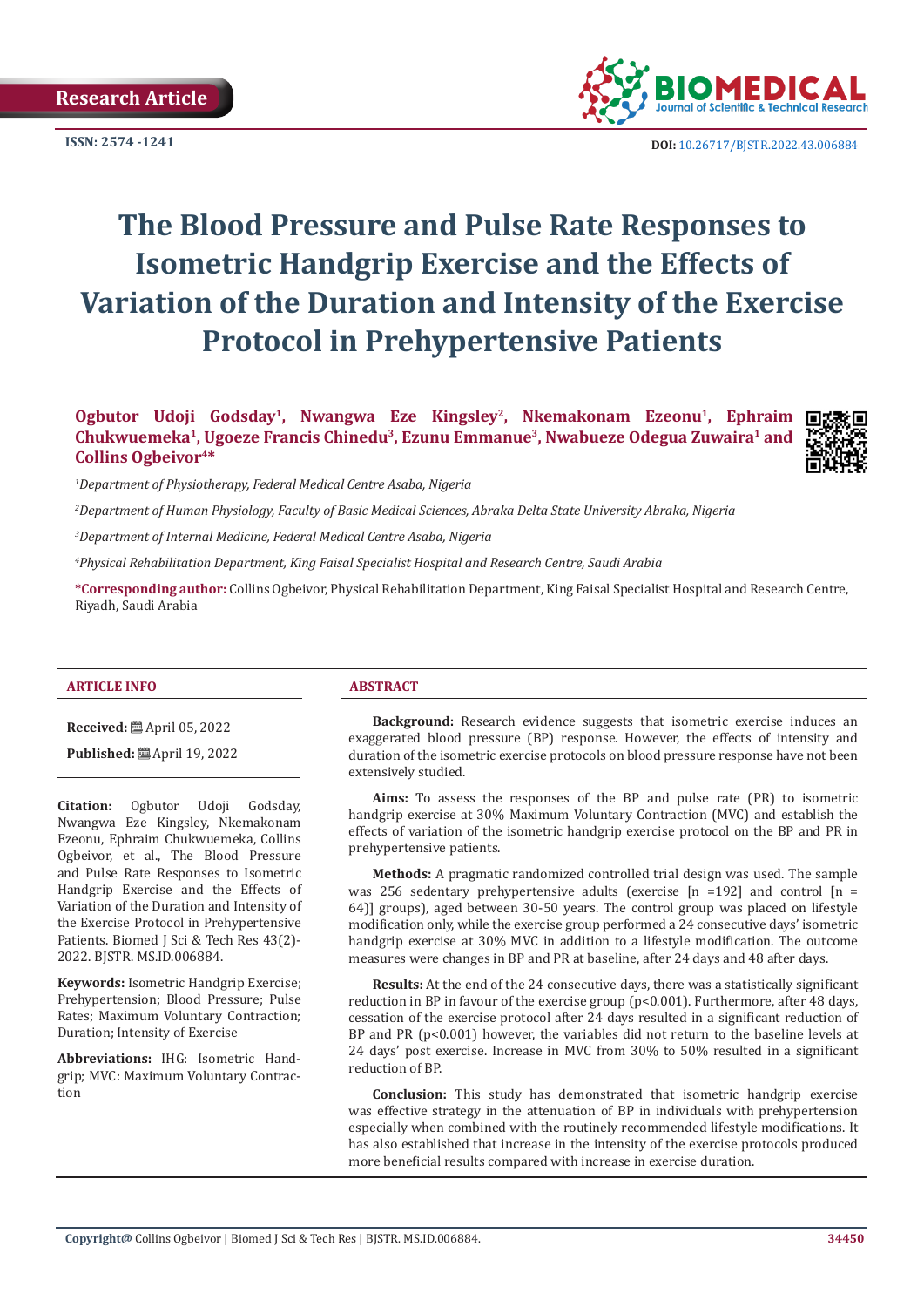# **Introduction**

The World Health Organization (WHO) estimates that cardiovascular diseases will account for up to 40% of all deaths worldwide [1]. Hypertension is a significant risk factor with subsequent target organ damage for cardiovascular diseases [2]. Hypertension is estimated to affect over one billion adults worldwide with this number projected to increase to 1.56 billion in 2025 [3-5]. It causes significant morbidity and mortality worldwide and it is one of the major causes of stroke, kidney disease and cardiac failure [6,7]. It has been shown to be responsible for one in every eight deaths and as many as 7 million deaths annually thereby constituting a major socioeconomic burden all over the world [8]. Since over 60% of the world population is affected by it, it has posed a serious challenge in terms of its prevention and management. Despite the increased knowledge for the need to prevent hypertension and the claims of the availability of various forms of anti-hypertensive agents, the disease it still on the rise and remains a huge health and economic challenge [9]. Research evidence have shown that there is a high rate of progression to hypertension among individuals with prehypertension, and this is linked to an increased risk of cardiovascular diseases and cardiovascular events such as stroke and death [2]. The seventh report of the Joint National Committee on Prevention, Detection, Evaluation, and Treatment of high BP reported that prehypertension accounts for 62 percent of cerebrovascular disease and 49 percent of ischemic heart disease" [2].

The risks are higher in people ranging from 40 to 89 years of age. It is reported that every 20mmHg systolic or 10mmHg diastolic rise in BP results in doubling of mortality rate. Therefore, if the rise in BP with age could be prevented or diminished, the risk factors associated with hypertension such as cardiovascular and renal diseases, might be prevented. Since the risk of developing hypertension is very high, a public health strategy, that will reduce the chances of developing it, is not only needed but very important. Isometric hand grip exercise is one promising treatment that is currently being explored as a remedy [3,10]. Physical activity has been shown to have an independent long-term action of lowering BP and has therefore been recommended as a prophylactic nonpharmacological agent in the management of hypertension [1,2,3,8,11]. However, evidence on the recommendations for isometric exercise as a means of lowering hypertension is scarce. Wiles et al., stated that, there are currently no definitive positional statement or recommendation guidelines for the use of isometric exercise as part of the management of hypertension [12]. Several scientific studies clearly demonstrates that isometric exercise training is capable of lowering resting BP both in normotensive and hypertensive individuals [1,3,8,12]. A meta-analysis by several authors has shown that isometric exercise produced greater reductions in systolic and diastolic BP compared to dynamic exercise training because dynamic exercise is physically demanding, cumbersome and lacks objective quantification so difficult to prescribe [10,13]. These challenges have made compliance to dynamic exercises very difficult.

Besides, isometric exercise has been shown to be comparable to dynamic exercise in the development of muscle bulk, intramuscular and peak rate of tension, muscle strength and endurance [12]. Furthermore, some of the advantages of isometric exercise include ease of access, easy to use and it enables individuals especially those with co-morbidities that may restrict movement capacity to participate. Notable aspects of isometric handgrip exercise are that it can be performed quickly, easily, and in any location with less concentration. These attributes may enhance compliance thereby increasing the probability of positive clinical outcomes in prehypertensive individuals. However, previous studies on effect of isometric handgrip exercise on hypertensive individuals have methodological issues such as major design flaws, lack of standardization of training procedures and quantification of exercise. Therefore, it is difficult to have conclusive evidence on the parametric effects of isometric exercise in the management of hypertension. The American Heart Association categorizes isometric exercise as having Level of Evidence C for BP-lowering efficacy in contrast to aerobic and dynamic resistance exercise with levels of evidence A and B, respectively [14]. This study therefore investigated the effects of cessation, continuation and increase in the intensity of isometric handgrip exercise on the BP and pulse rate of individuals with prehypertension.

#### **Research Question**

What are the effects of cessation, continuation and increase in the intensity of isometric handgrip exercise on the BP and pulse of individuals with prehypertension?

# **Materials and Method**

The study consisted of an isometric handgrip exercise group and a control group. Two hundred and fifty-six prehypertensive individuals ( $n = 256$ , males =140 and females =116, age, 39.04 $\pm$ 6.4 years; body mass index,  $25.45 \pm 2.72 \text{ kg/m}^2$ ), were recruited for the study. Inclusion into the study was subject to a normal cardiovascular examination, determined by a consultant cardiologist. All the participants were diagnosed and referred by the physician with a BP level classified as prehypertension based on the classification of the Joint National Committee on Prevention, Detection, Evaluation, and Treatment of High BP [2]. This represents a systolic BP range of 120-139 mmHg and diastolic BP range of 80-89 mmHg. Only subjects, with no clinical evidence of other cardiovascular disease such as stroke, diabetes or complications of hypertension were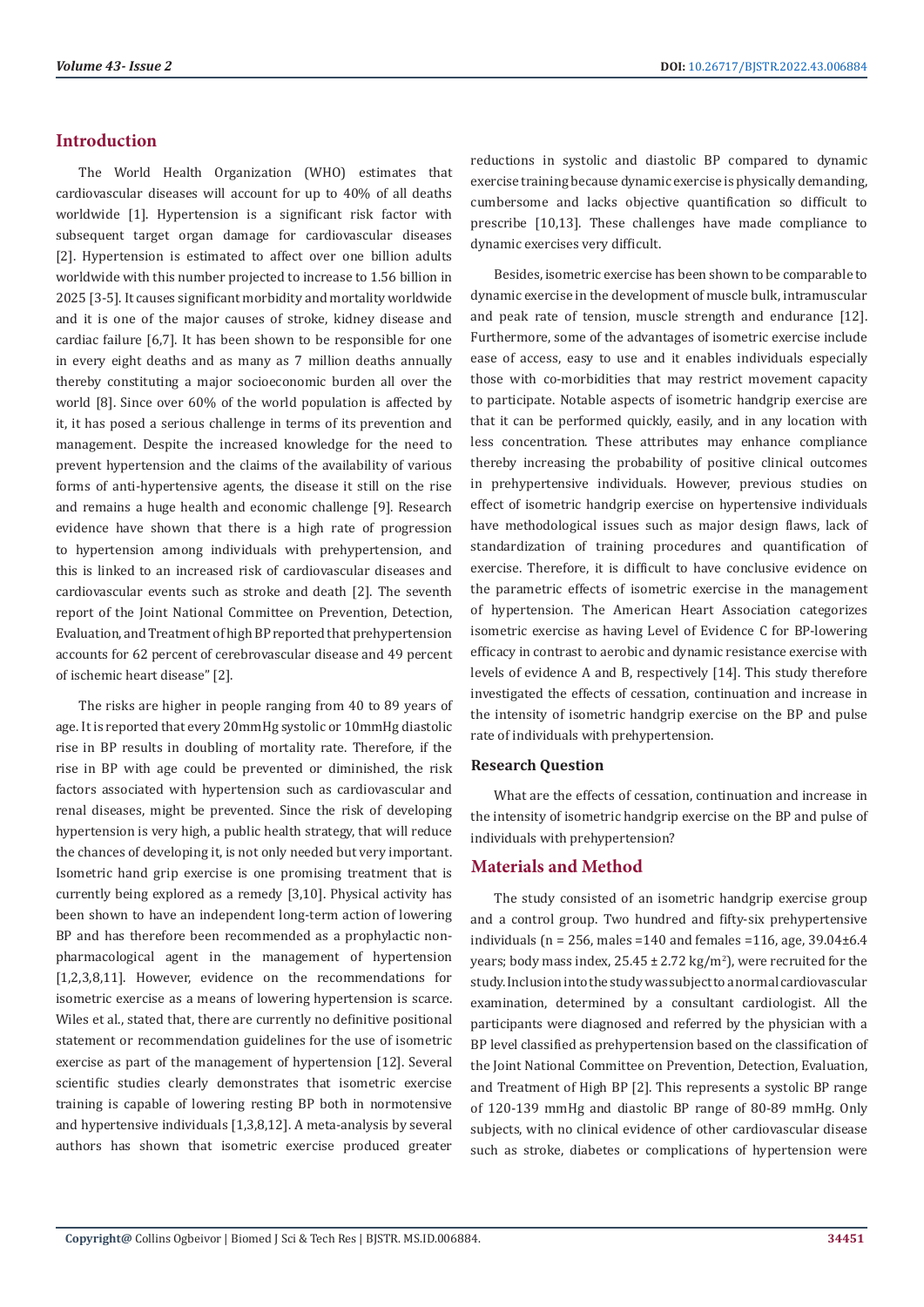recruited. Participants were included if they had not been treated for hypertension and were not on any medication for hypertension. The subjects were properly briefed about the study and written informed consent was obtained before they were recruited into the study. Subjects were excluded if their age is below or above 40 ± 10 years or have a BP above or below the prehypertension level or a queried health status with clinical evidence of other cardiovascular diseases or diabetes mellitus or on hypertensive medications. Other exclusion criteria for Isometric Hand Grip exercise include individuals suffering from debilitating arthritis, carpel tunnel, peripheral neuropathy, an aneurysm, or mitral valve complications.

This study further conformed to the Declaration of Helsinki and jointly received institutional ethical approval from the Federal Medical Centre Asaba Delta State (FMC/ASB/A81.VOLXII/101) and Faculty of Basic Medical Sciences, Delta State University, Abraka, Delta State, Nigeria (REC/FBMS/DELSU/18/16/103). A screening session was conducted to assess the BP of potential candidates. All BP measurements were taken using the American College of Cardiology American Heart Association (2019) guideline for BP measurement14, which requires each subject to rest in a quiet environment for at least 10 minutes prior to BP measurement. The Joint National Committee on Prevention, Detection, Evaluation, and Treatment of High BP (JNC7, 2003), classification guideline was used primarily because it highlighted the inherent risks associated with the category of prehypertensive population and emphasized the need for intervention in that population. Secondarily, this work is a follow up on previous studies that had been done in related area and the need for uniformity was important [15]. On arrival at the clinic, the subjects were made to observe a 15-minute seated rest with their back supported, legs uncrossed. The position adopted by the subjects' during measurement was upright position in a chair with the arms supported on a table. The cuff was wrapped around the left arm of the subjects above the level of the cubital fossa and fastened properly not allowing a space of more than two finger breaths.

The participants were randomised into two groups, the exercise (n=192) and control (n=64) groups, using concealed allocation. The subjects were asked to pick from a ballot box, concealed papers marked "EG" or "CG" on it, designating exercise or control group respectively, to determine which group the subjects should belong. Following the picking of each paper, the chief investigator assigned the patient to either the exercise or control group, using the label EG or CG on the marked paper. Through such a process,

every participant had an equal opportunity of being allocated to the exercise or control group, thus minimizing systematic bias. Although participants were blinded to the study allocation, it was not possible to blind the chief investigator who gave the training on lifestyle modifications and isometric hand grip exercise and was also the outcome assessor. Although this could have introduced bias into the study, the outcome measures - BP and PR readings were taken using automated machine to minimize measurement bias. The control group observed a lifestyle modification and compliance was monitored for 24 days, while the exercise group engaged in an isometric hand grip training in addition to a lifestyle modification. The exercise protocol involved 24 consecutive days, brief sub-maximal isometric hand grip exercise training. The BPs of both groups were collected for analysis.

# **Procedure**

The procedures involved the study of the medical case notes and assessment of the subjects. Detailed assessment was carried out to determine environmental factors that influenced BP in each subject and the resting values of their cardiovascular parameters obtained. A brief lecture on the need to adopt healthy lifestyles was given and the particular lifestyle change needed in each patient was recommended. Compliance to lifestyle modifications was seriously emphasized and monitored. The subjects were consequently randomly distributed into the exercise and control groups. The 64 participants that constituted the control group observed a modification of their lifestyles (such as diet – reduction of salt intake) only, while the participants that constituted the exercise group participated in isometric handgrip exercise at 30% maximum voluntary contraction (MVC) for 24 consecutive days in addition to a modification of their lifestyles. At the end of 24 days the resting cardiovascular parameters were recorded on the 25th day. Following the completion of the exercise protocol on the 24th day, the exercise group (EG) was further subdivided into three groups namely, exercise group one (EG1), exercise group two (EG2) and exercise group three (EG3). The exercise group one (EG1) discontinued with the exercise protocol after 24 consecutive days while the exercise group two (EG2) continued for another 24 consecutive days at 30% MVC and the exercise group three (EG3) continued for another 24 consecutive days at 50% MVC. At the end of the 24 days, the resting data of the systolic and diastolic BPs and PRs was collected. Details of participant flow through the study are shown in Figure 1.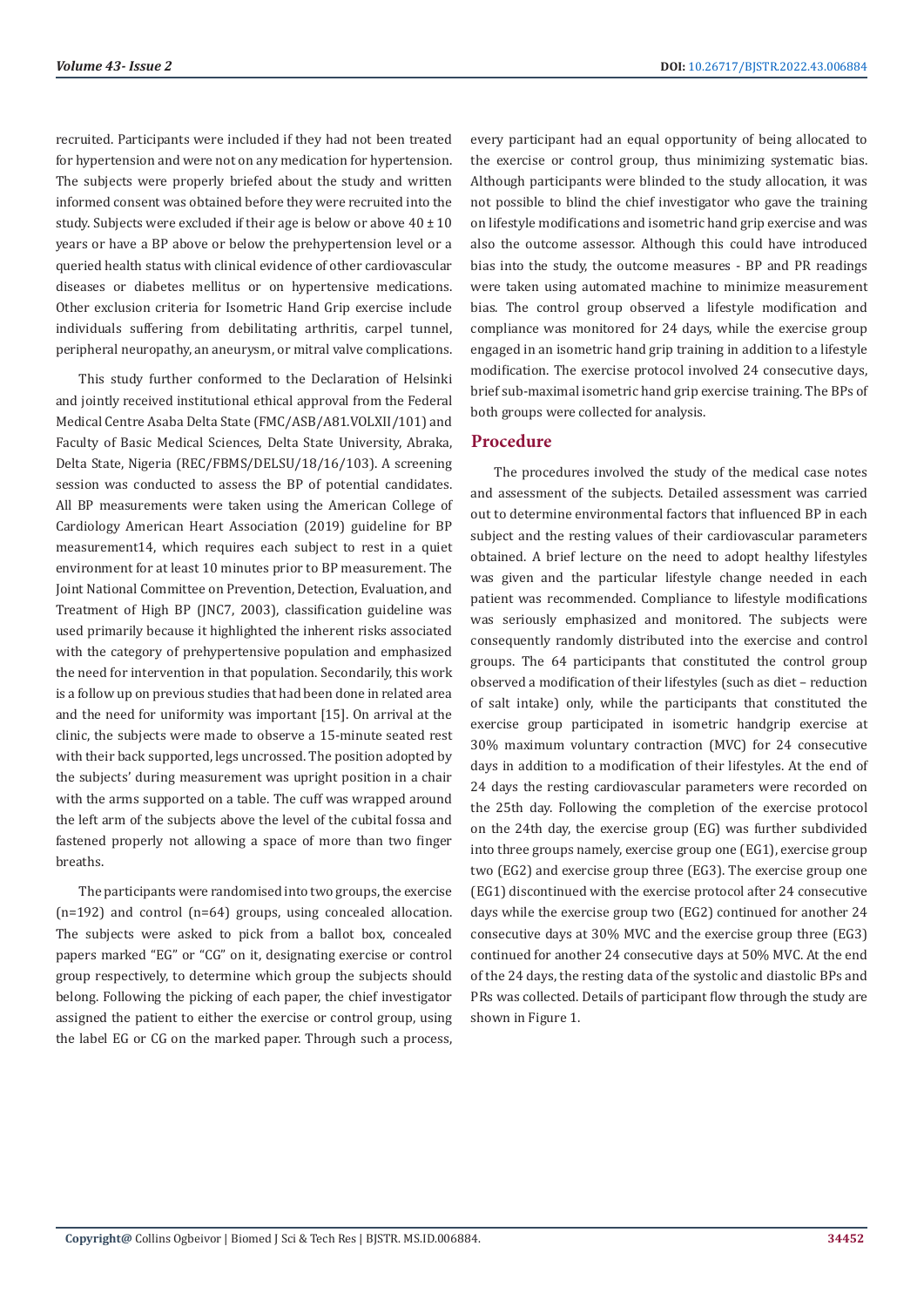

**Figure 1:** Flow Diagram Showing Movement of the Patient through the Trial.

# **The Exercise Protocol**

A detailed explanation and a demonstration of the exercise protocol were given to the subjects by the chief investigator, and they were asked to report at the Physiotherapy clinic at 4.00 pm, for the exercise daily. The training session for each day took place between the hours of 4.00 pm and 8.00 pm daily. The subjects on arrival at the clinic were made to observe a 15-minute seated rest after which their cardiovascular parameters were measured (Figures 2-4). The subjects were then asked to squeeze the dynamometer with their dominant hand twice, for a maximum of 2 seconds with

a five minutes' rest in between; so as to determine their respective MVC for each session. The mean of the two readings was taken as the MVC for each subject for that session. Subjects were thereafter instructed to squeeze and sustain the dynamometer for 2 minutes at 30% MVC. The dynamometer pointer which read the scale gave visual feedback to the subjects for the maintenance of the 30% MVC. This procedure was repeated twice for each training session with a 5 minutes' rest in between. The position adopted by the subjects throughout the exercise training was sitting with upper limbs supported on a table.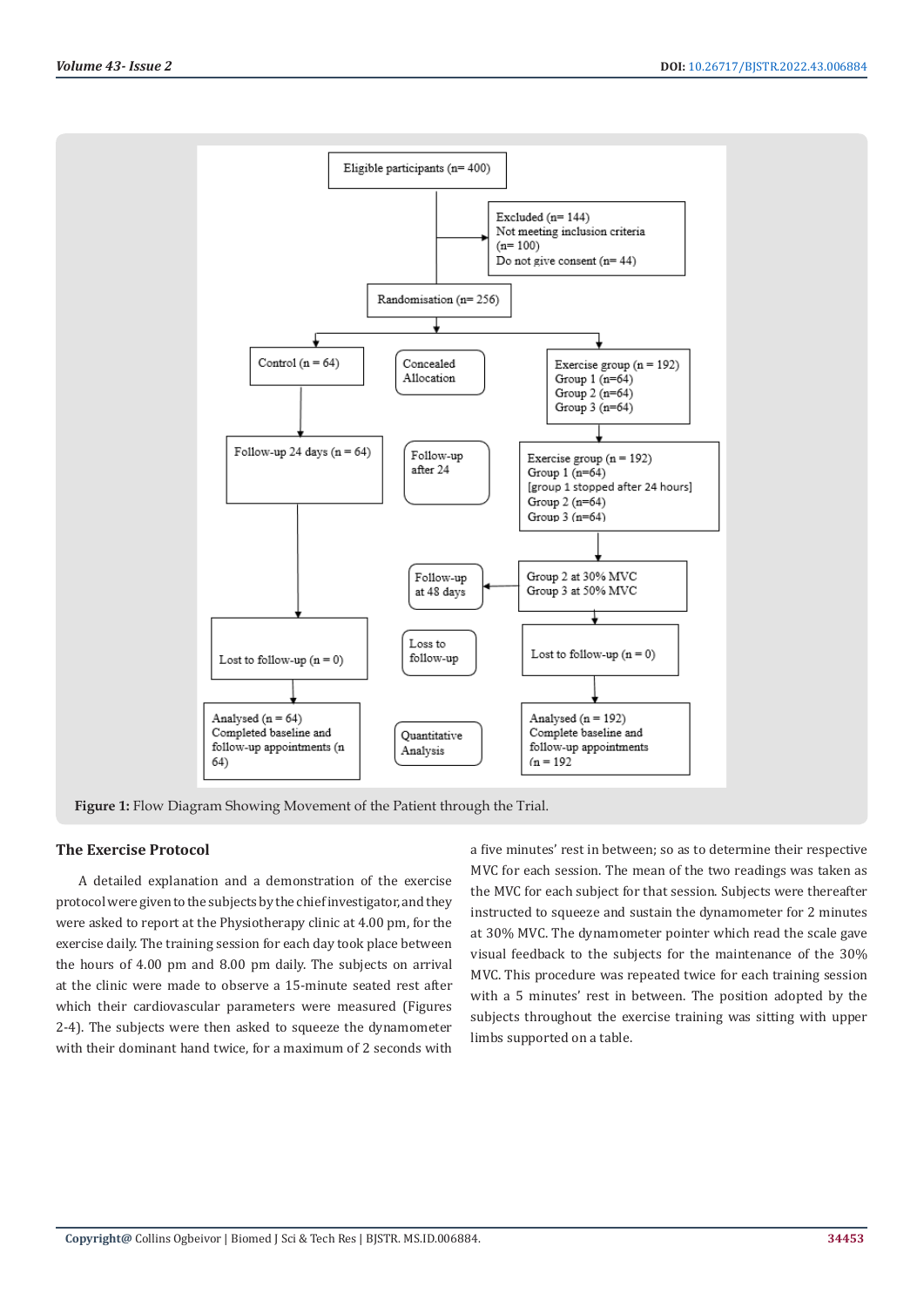

**Figure 2:** Changes in Systolic Blood Pressure at 24 Days across Groups.



**Figure 3:** Changes in Diastolic Blood Pressure at 24 Days across Groups.



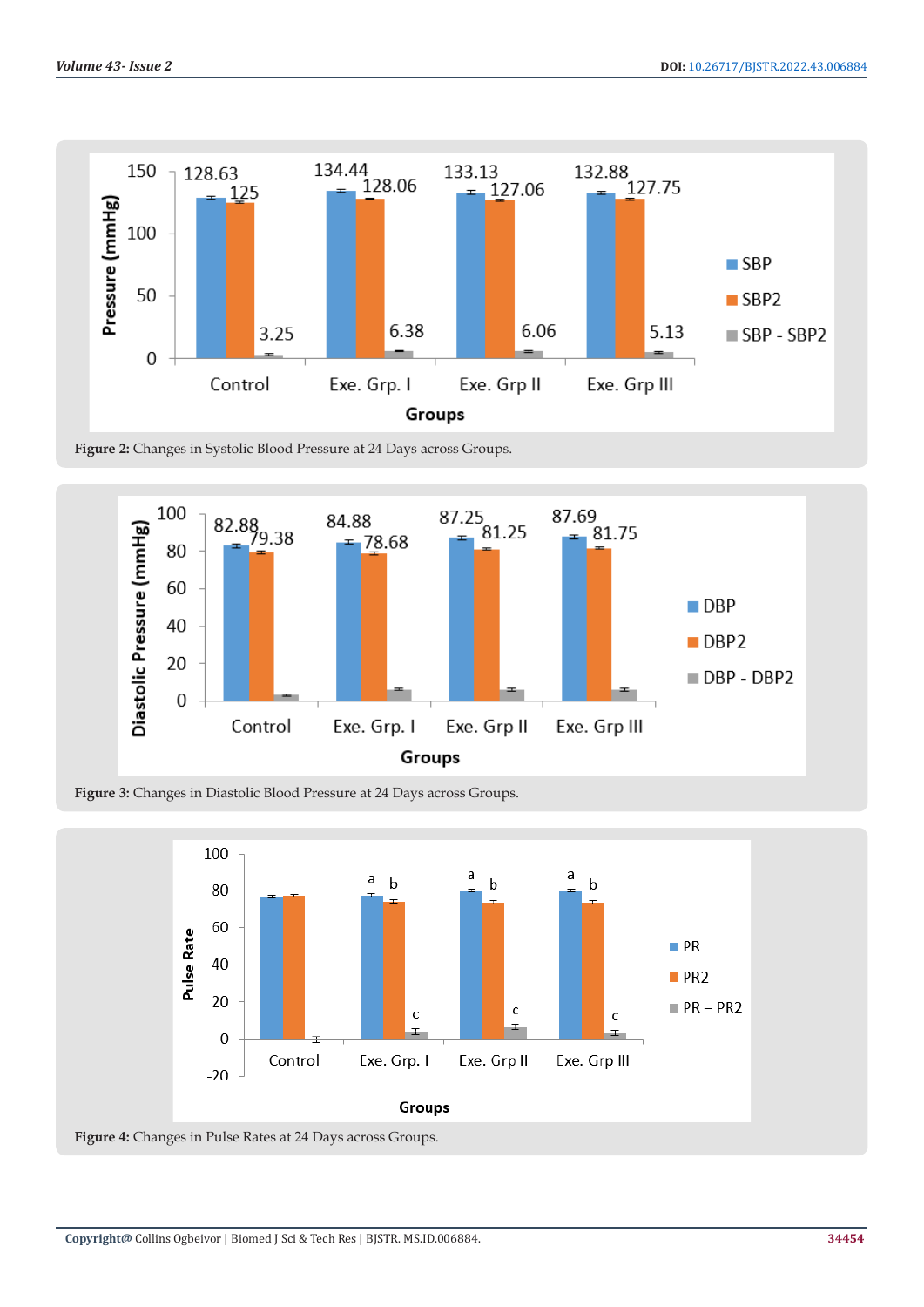#### **Sample Size**

This study adopted the sample size formula by Charn and Biswas, (2013), which is widely used for clinical interventional studies. Sample size calculations will be based on previous studies (Bond et al. 2016 Millar, et al. [16] Kelley & Kelley 2010), that found isometric hand grip exercise to reduce BP by 5-10 mmHg. These authors reported standard deviation (SD) that ranged from 5-10 mmHg. Therefore, this study used a SD of 5 mmHg. We estimated the minimal clinically important difference (MCID) to be a change in BP of more than 5 mmHg, at 80% power, with a statistical significance level of 5% and a standard deviation of 5 points. Using these figures, a sample size of 16 participants for each of the four groups (1 for the control group and 3 for the exercise group) was estimated bringing the total to 64 participants. However, we increased the sample population to 64 for each group bringing the total participants recruited for this study to 256 in order to enhance

the generalization of the study.

#### **Plan of Analysis**

The IBM SPSS 21.0 package program version 2010 was used in the data analysis. The data were statistically analyzed using the descriptive and inferential statistics. Data were analysed through an independent t-test, with statistical significance set at 5% to detect a MCID of 5 mmHg between the exercise and control groups. Descriptive statistics such as mean age, height, weight and BMI were used to describe patient's baseline characteristics.

# **Results**

Four hundred participants were recruited and consented to be in the study, 265 of whom were eligible, provided adequate baseline data and were included in the study. Details of participants' characteristics and baseline measures investigated are presented under their respective subgroup (Tables 1-12).

**Table 1:** The Participants Social Demographic Data.

| <b>Characteristic</b>     | Control $(n = 64)$ | Exercise ( $n = 192$ ) |
|---------------------------|--------------------|------------------------|
| Mean (SD) Age (years)     | 42.06 (6.66)       | 42.06(6.66)            |
| Mean (SD) Height (m)      | 1.61(0.09)         | 1.61(0.09)             |
| Mean (SD) Weight (Kg)     | 77.94 (10.80)      | 77.94 (10.80)          |
| Mean $(SD)$ BMI $(Kg/m2)$ | 30.20 (3.40)       | 30.20 (3.40)           |
| Mean (SD) SP (mmHg)       | 128.6 (4.89)       | 133.47 (3.94)          |
| Mean $(SD)$ DP $(mmHg)$   | 83.00 (2.47)       | 86.60 (2.31)           |
| Mean $(SD)$ PR $(b/min)$  | 77.0 (6.76)        | 79.29 (4.42)           |

**Note:** Table 1 above is a descriptive demographic data of the participants. The baseline characteristics for both the control and exercises groups were similar with respect to age, height, weight, BMI, blood pressures – systolic and diastolic and pulse rate.

**Table 2:** Intervention Cardiovascular Indices of the Control group at 24 days.

| <b>Parameters</b> | Day $0$         | Day 24.          | Diff.           | T-value | Df | Sig.       |
|-------------------|-----------------|------------------|-----------------|---------|----|------------|
| SBP (mmHg)        | 128.63±4.89     | $125.0 \pm 4.45$ | $3.63 \pm 0.43$ | 1.635   | 63 | $< 0.001*$ |
| DBP (mmHg)        | 83.00±2.47      | 79.38±2.39       | $3.5 \pm 0.16$  | 1.635   | 63 | $< 0.001*$ |
| PR(b/min)         | $77.0 \pm 6.76$ | 77.44±7.77       | $0.44 \pm 1.01$ | 1.635   | 63 | 5.972      |

**Note:** Values are expressed as mean ± Standard Deviation (S.D), n=64. \*P<0.05

Table 2 above shows the mean values of the BP and PRs of the control group at baseline and after 24 days. It shows a mean statistically significant reduction of  $3.63 \pm 0.90$  mmHg and  $3.5 \pm 0.16$  mmHg of the systolic and diastolic BP respectively and a mean increase of 0.44 ± 1.01b/min in the PR that was not statistically significant.

**Table 3:** Exercise Cardiovascular indices of the Exercise Group at the End of 24 Days.

| Indices      | Day 0 Exercise    | After Day 24 Exercise | Diff.           | T-value | Df  | Sig.       |
|--------------|-------------------|-----------------------|-----------------|---------|-----|------------|
| SBP (mmHg)   | $133.47 \pm 3.94$ | $127.62 \pm 4.18$     | $5.85 \pm 4.16$ | 1.635   | 191 | $< 0.001*$ |
| $DBP$ (mmHg) | $86.60 \pm 2.31$  | $80.56 \pm 2.95$      | $6.04 \pm 1.36$ | 1.635   | 191 | $< 0.001*$ |
| PR(b/min)    | 79.29±4.42        | 74.08±4.27            | $5.21 \pm 1.01$ | 1.635   | 191 | $< 0.001*$ |

**Note:** Values are expressed as mean ± Standard Deviation (S.D), n=192. \*P<0.05

Table 3 above shows the exercise mean values of the BP and PRs of the exercise group at the end of 24 days. There was a mean statistically significant reduction of  $5.85 \pm 4.16$  mmHg,  $6.04 \pm 1.36$  mmHg and  $5.21 \pm 1.01$ b/min of the systolic and diastolic BP and PR respectively.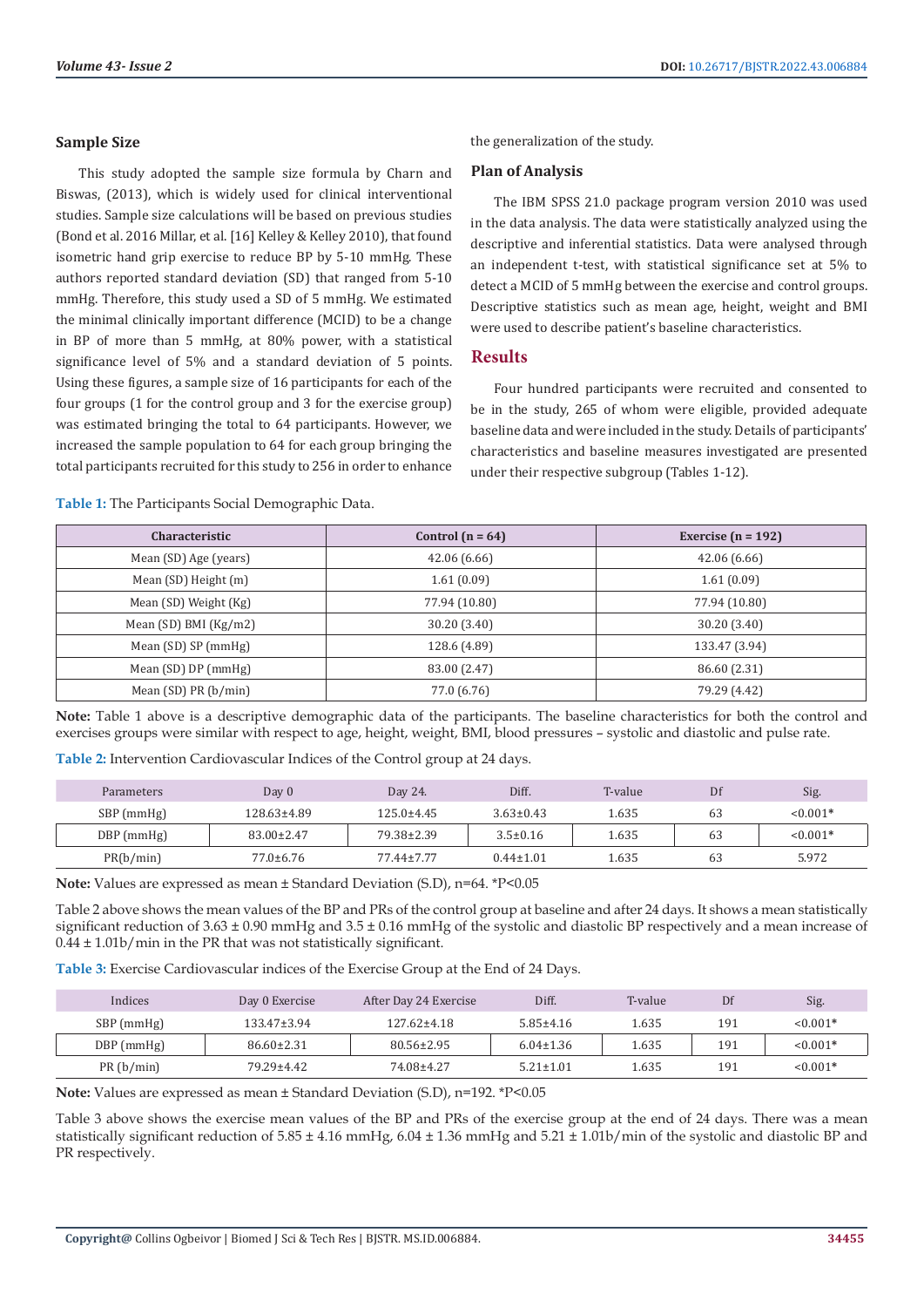| Indices    | Exer. Group     | <b>Control Group</b> | Diff.           | <b>T-value</b> | Df  | Sig.       |
|------------|-----------------|----------------------|-----------------|----------------|-----|------------|
| SBP (mmHg) | $5.85 \pm 4.16$ | $3.63 \pm 0.43$      | $2.22 \pm 1.36$ | 2.84           | 255 | $0.004*$   |
| DBP (mmHg) | $6.04 \pm 1.36$ | $3.5 \pm 0.16$       | $2.54 \pm 1.61$ | 4.04           | 255 | $0.002*$   |
| PR(b/min)  | $5.21 \pm 1.01$ | $-0.44 \pm 1.01$     | $5.68 \pm 1.67$ | 1.88           | 255 | $< 0.001*$ |

**Table 4:** The Mean Difference in the Blood Pressure and Pulse Rate between the Exercise and Control Group.

**Note:** Values are expressed as mean ± Standard Deviation (S.D), n=256. \*P<0.05

Table 4 above shows the mean differences in the cardiovascular indices between the exercise and control groups. There was a statistically significant mean difference of 2.22 ± 1.22 mmHg, 2.54 ± 0.70 mmHg and 5.68 ± 1.63b/min of the systolic BP, diastolic BP and PR respectively in favour of the exercise group.

**Table 5:** Pre and Post Exercise Cardiovascular Indices of the Exercise Groups at the End of 48 days.

|          |       | SBP (mmHg)        | DBP (mmHg)       | PR(b/min.)       |
|----------|-------|-------------------|------------------|------------------|
| Exercise | Pre   | $134.43 \pm 3.96$ | 84.87±2.82       | 77.56±4.61       |
| Group 1  | Post  | 130.06±3.66       | $81.62 \pm 4.60$ | 75.62±5.88       |
|          | Diff. | $4.37 \pm 3.72$   | $3.25 \pm 4.18$  | $1.94 \pm 5.56$  |
| Exercise | Pre   | $133.12 \pm 3.89$ | $87.25 \pm 1.57$ | $80.12 \pm 4.28$ |
| Group 2  | Post  | $126.12 \pm 3.91$ | 80.12±4.28       | 75.12±5.77       |
|          | Diff. | $7.00 \pm 2.36$   | $7.13 \pm 2.01$  | $5.0 + 4.87$     |
| Exercise | Pre   | 132.87±4.04       | 87.68±1.19       | 80.18±4.10       |
| Group 3  | Post  | $122.43 \pm 4.76$ | 77.93±1.94       | 78.25±3.35       |
|          | Diff. | $10.43 \pm 4.28$  | $9.75 \pm 1.91$  | $1.93 \pm 4.32$  |

**Note:** Values are expressed as mean ± Standard Deviation (S.D), n=192.

Table 5 above shows the pre and post exercise mean values of the cardiovascular systems indices across the three exercise groups at the end of 48 days. In group 1, there was a mean reduction of  $4.37 \pm 3.72$  mmHg,  $3.25 \pm 4.18$  mmHg and  $1.94 \pm 5.56$ b/min of the systolic blood pressure, diastolic BP and PR respectively. In group 2, there was a mean value of 7.00 ± 2.36 mmHg, 7.13 ± 2.01 mmHg and  $5.00 \pm 4.87$ b/min reduction in the systolic BP, diastolic BP and PR respectively. In group 3, there was a mean reduction of 10.44 ± 4.28 mmHg, 9.75 ± 1.91mmHg and 1.93 ± 4.32b/min in the systolic BP, diastolic BP and PR respectively.

**Table 6:** Test of Significance for the Mean Cardiovascular Difference between Baseline values and Post-Exercise Values at the End of 48 days.

| Groups           |            | <b>Mean difference</b> | Sig.(2-tailed) | Remark      |
|------------------|------------|------------------------|----------------|-------------|
|                  | SBP(mmHg)  | $4.37 \pm 3.72$        | $< 0.001*$     | Significant |
| Exercise Group 1 | DPB(mmHg)  | $3.25 \pm 4.18$        | $< 0.001*$     | Significant |
|                  | PR(b/min.) | $1.93 \pm 5.56$        | $.003*$        | Significant |
|                  | SBP(mmHg)  | $7.0 \pm 2.36$         | $< 0.001*$     | Significant |
| Exercise         | DBP(mmHg)  | $6.93 \pm 2.01$        | $< 0.001*$     | Significant |
| Group 2          | PR(b/min.) | $5.0 + 4.87$           | $< 0.001*$     | Significant |
|                  | SBP(mmHg)  | $10.43 \pm 4.28$       | $< 0.001*$     | Significant |
| Exercise Group 3 | DBP(mmHg)  | $9.75 \pm 1.91$        | $< 0.001*$     | Significant |
|                  | PR(b/min.) | $1.93 \pm 4.32$        | $0.004*$       | Significant |

**Note:** Values are expressed as mean ± Standard Deviation (S.D), n=192. \*P<0.05

Table 6 above shows an independence t-Test on the mean difference of the pre, and post exercise mean cardiovascular values across the three groups. There was a statistically significant difference in the values of the systolic BP, diastolic BP and PRs in all the three groups.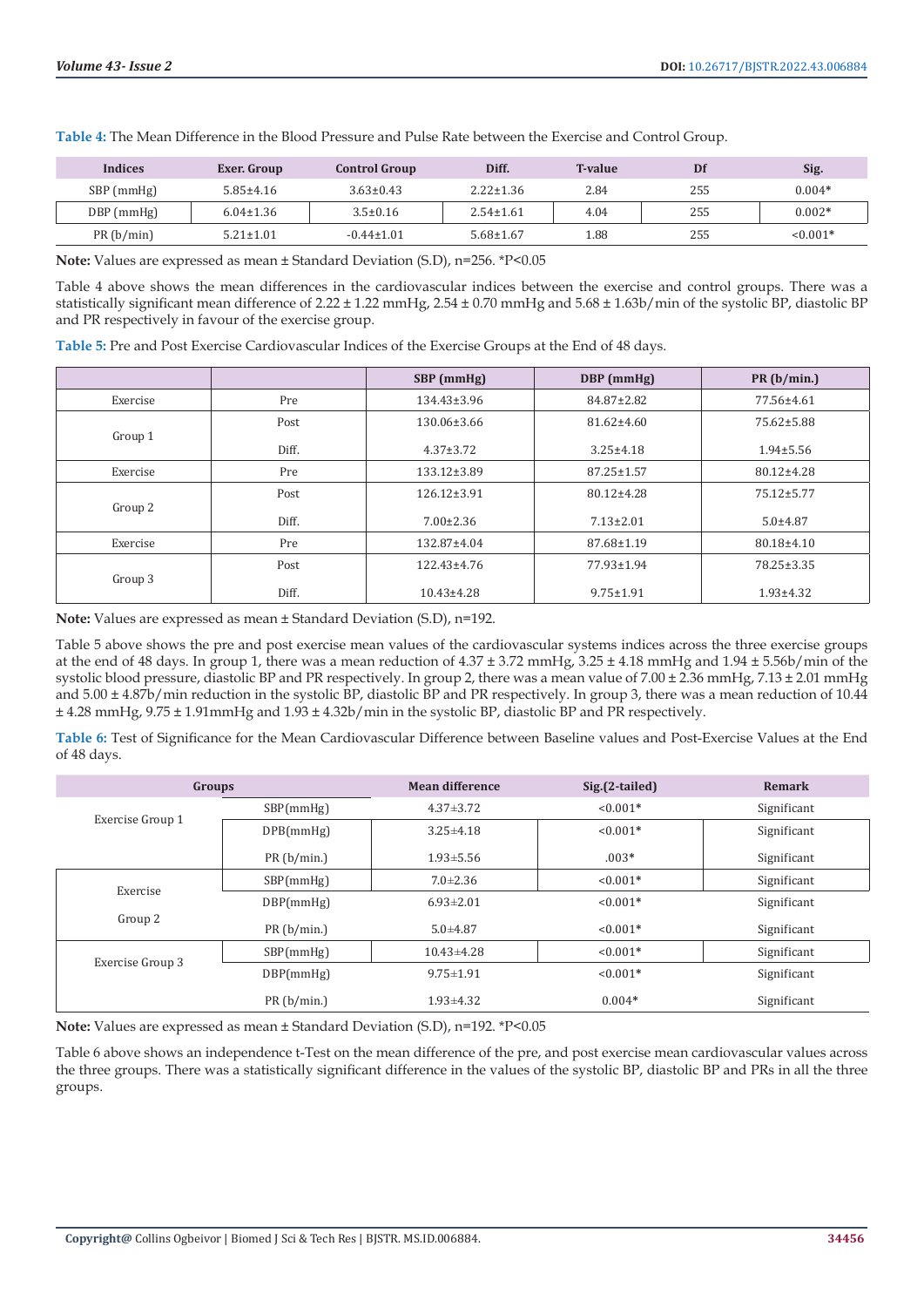**Table 7:** The Comparative Cardiovascular Effects of Cessation (Group 1) and Continuation (Group 2) of the Exercise Protocol at the End of 48 days.

| <b>Indices</b> | <b>Exercise Group I</b> | <b>Exercise Group 2</b> | Diff.           | <b>T-value</b> | Df  | Sig.       |
|----------------|-------------------------|-------------------------|-----------------|----------------|-----|------------|
| SBP(mmHg)      | $4.37 \pm 3.72$         | $7.0 \pm 2.36$          | $2.63 \pm 1.10$ | 2.381          | 127 | $< 0.001*$ |
| DBP(mmHg)      | $3.25 \pm 4.18$         | $6.93 \pm 2.01$         | $3.68 \pm 1.16$ | 3.174          | 127 | $< 0.001*$ |
| PR(b/min)      | 1.93±5.56               | $5.0 + 4.87$            | $3.07 \pm 1.85$ | .656           | 127 | $< 0.001*$ |

**Note:** Values are expressed as mean ± Standard Deviation (S.D), n=128. \*P<0.05

Table 7 above shows the comparative cardiovascular effects of cessation (Exercise Group 1) and continuation (Exercise Group 2) of the exercise protocol at the End of 48 days. There was a statistically significant further reduction with a mean value of  $2.63 \pm 1.10$ mmHg, 3.68 ± 1.16mmHg and 3.07 ± 1.85b/min in the systolic and diastolic BPs and PR respectively following a continuation of the exercise protocol. This means that continuation of the of the exercise protocol after 24 days as seen in group 2 produced a significant reduction when compared to cessation of the exercise protocols.

**Table 8:** The Comparative Cardiovascular Effects of Continuation and Increase in Intensity of the Exercise Protocol at the End of 48 days.

| <b>Indices</b> | <b>Exercise Group 2</b> | <b>Exercise Group 3</b> | Diff.           | <b>T-value</b> | Df  | Sig.       |
|----------------|-------------------------|-------------------------|-----------------|----------------|-----|------------|
| SBP(mmHg)      | $7.0 \pm 2.36$          | $10.43 \pm 4.28$        | $3.43 \pm 1.22$ | 2.381          | 127 | $< 0.001*$ |
| DBP(mmHg)      | $6.93 \pm 2.01$         | $9.75 \pm 1.91$         | $2.82 \pm 0.70$ | 3.174          | 127 | $0.003*$   |
| PR(b/min)      | $5.0 + 4.87$            | 1.93±4.32               | $3.07 \pm 1.63$ | 1.656          | 127 | $< 0.001*$ |

**Note:** Values are expressed as mean ± Standard Deviation (S.D), n=128. \*P<0.05

Table 8 above shows the comparative cardiovascular effects of continuation (Exercise Group 2) and increase in exercise intensity (Exercise Group 3) of the exercise protocol at the end of 48 days. There was greater reduction with a mean value of 3.43 ± 1.22 mmHg and  $2.82 \pm 0.70$  mmHg in the systolic and diastolic BPs and an increase of  $3.07 \pm 1.63$ b/min in PR respectively, following an increase in the intensity of the exercise protocol. These values demonstrated a statistically significant difference in the means between the two groups in favour of group 3. This showed that increase in intensity of the exercise protocol after 24 days produced a significant reduction in the values of the cardiovascular variables when compared with continuation of the exercise protocol at the end of 24 days. However, it also resulted in a significant increase in PR.

**Table 9:** The mean difference between the post-exercise values at the End of 24 days and at 48 days of the cardiovascular indices of the Exercise group 1.

| <b>Indices</b> | Post-Exercise at 24 days | Post-Exercise at 48 days | Diff.           | <b>T-value</b> | Df | Sig.     |
|----------------|--------------------------|--------------------------|-----------------|----------------|----|----------|
| SBP(mmHg)      | 128.06±4.41              | $130.06\pm3.66$          | $2.0 \pm 0.04$  | 2.381          | 63 | $0.009*$ |
| DBP(mmHg)      | 78.68±4.02               | $81.62{\pm}4.60$         | $2.9 \pm 0.02$  | 3.174          | 63 | $0.006*$ |
| PR(b/min)      | 74.37±4.61               | 75.62±5.88               | $1.25 \pm 0.14$ | .656           | 63 | $0.008*$ |

**Note:** Values are expressed as mean **±** Standard Deviation (S.D), n=64. \*P<0.05

Table 9 above shows the comparative changes in the mean values of the cardiovascular indices of group 1 at the end of 24 and 48 days. A statistically significant mean difference in the systolic BP, diastolic BP and PR of 2.0 ± 0.04 mmHg, 2.94 ± 0.02 mmHg and 1.25 ± 0.14b/min respectively was observed. The values were statistically significant showing that from the 24 days' post cessation of the exercise protocol, there was a statistically significant rise in the values of the cardiovascular indices.

**Table 10:** The Mean Difference between the Post-exercise Values at the End of 24 days and at 48 days of the Cardiovascular Indices of the Exercise Group 2.

| <b>Indices</b> | <b>Exercise after 24 days</b> | <b>Exercise after 48 days</b> | Diff.            | <b>T-value</b> | Df | Sig.  |
|----------------|-------------------------------|-------------------------------|------------------|----------------|----|-------|
| SBP (mmHg)     | 127.06 ± 3.37                 | $126.12 \pm 3.91$             | $-0.94 \pm 0.03$ | 2.381          | 63 | 0.072 |
| DBP (mmHg)     | $81.25 \pm 1.61$              | $80.12{\pm}4.28$              | $-1.13 \pm 0.01$ | 3.174          | 63 | 0.061 |
| PR(b/min)      | $76.31 \pm 4.23$              | $75.12 \pm 5.77$              | $-1.19 \pm 0.24$ | 1.656          | 63 | 0.007 |

**Note:** Values are expressed as mean ± Standard Deviation (S.D), n=64. \*P<0.05

Table 10 shows the comparative changes in the mean values of the cardiovascular indices of group 2 at the end of 24 days and 48days. There was no significant mean difference of  $0.94 \pm 0.03$ mmHg,  $1.13 \pm 0.01$  mmHg and  $1.19 \pm 0.24$ b/min in the systolic BP, diastolic BP and PR respectively, except for PR.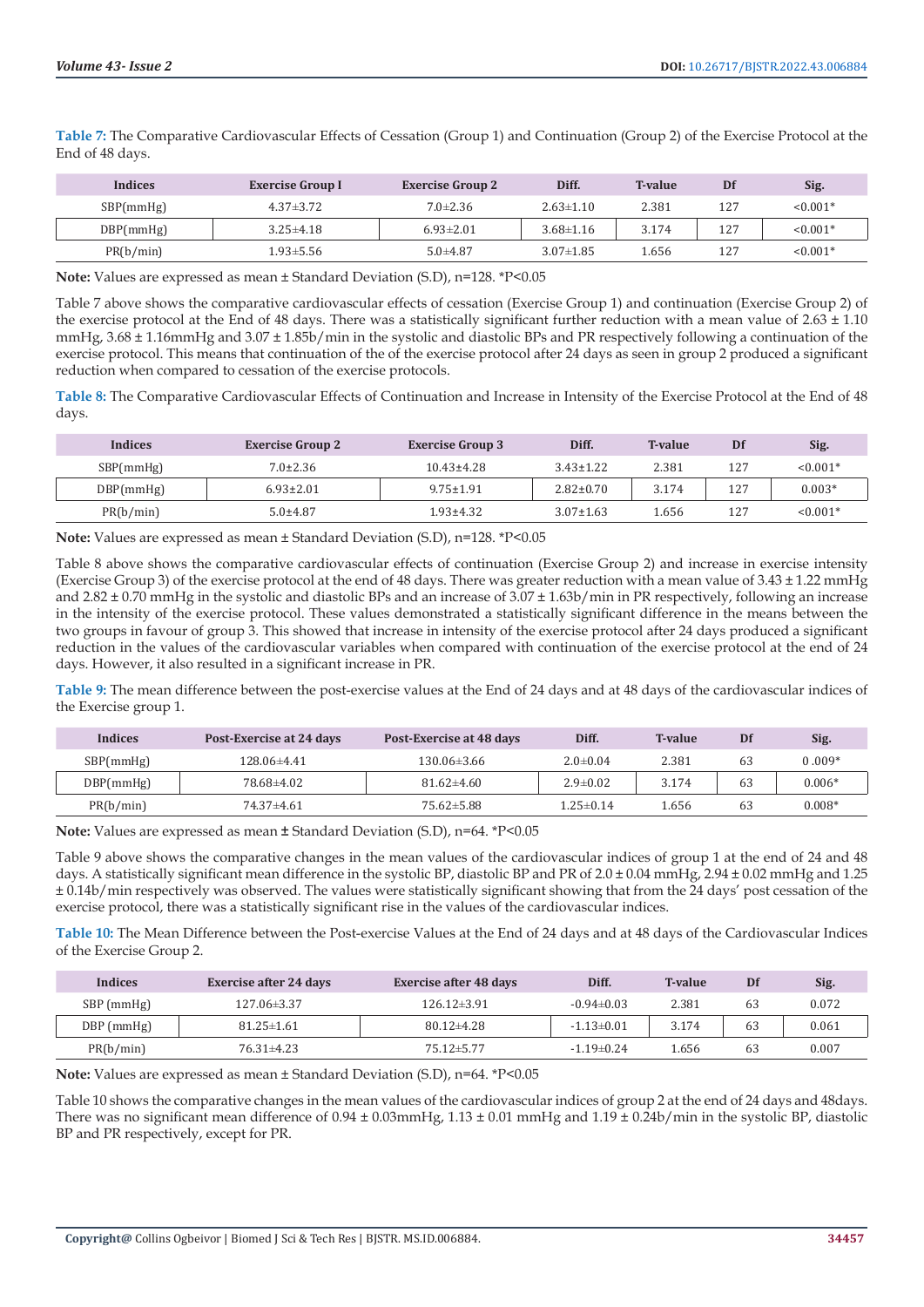| Indices     | <b>Exercise after 24 days</b> | <b>Exercise after 48 days</b> | Diff.            | <b>T-value</b> | Df | Sig.       |
|-------------|-------------------------------|-------------------------------|------------------|----------------|----|------------|
| SBP (mmHg)  | 127.75±4.83                   | 122.43±4.76                   | $-5.31 \pm 1.10$ | 2.381          | 63 | $0.001*$   |
| $DBP$ mmHg) | $81.75 \pm 4.10$              | 77.93±1.94                    | $-3.82 \pm 1.16$ | 3.174          | 63 | $< 0.001*$ |

PR (b/min) 73.93±4.23 78.25±3.35 -4.32±1.84 1.656 63 <0.001**\***

**Table 11:** The mean difference between the Post-exercise Values at the End of 24 days and at 48 days of the Cardiovascular Indices of the Exercise group 3.

**Note:** Values are expressed as mean ± Standard Deviation (S.D), n=64. \*P<0.05

Table 11 shows the comparative changes in the mean values of the cardiovascular indices of group 3 at the end of 24 and 48 days. There was statistically significant mean difference of 5.31 ± 1.10 mmHg, 3.82 ± 1.16 mmHg and -4.32 ± 1.84b/min in the systolic BP, diastolic BP and PR respectively. This implies that continuation of the exercise protocol at 50% MVC produced further significant reductions in the values of the systolic and diastolic BPs, however there was a significant rise in PR.

**Table 12:** Comparative Analysis of the Three Exercise Groups of the Cardiovascular Indices at the End of 48 days.

|              |                | <b>Sum of Squares</b> | Df  | <b>Mean Square</b> | F      | Sig.    |
|--------------|----------------|-----------------------|-----|--------------------|--------|---------|
|              | Between Groups | 242.042               | 2   | 121.021            | 11.491 | < 0.001 |
| SBP (mmHg)   | Within Groups  | 473.938               | 189 | 10.532             |        |         |
|              | Total          | 715.979               | 191 |                    |        |         |
|              | Between Groups | 231.292               | 2   | 115.646            | 21.532 | < 0.001 |
| $DBP$ (mmHg) | Within Groups  | 241.688               | 189 | 5.371              |        |         |
|              | Total          | 472.979               | 191 |                    |        |         |
|              | Between Groups | 38.375                | 2   | 19.188             | 1.950  | < 0.001 |
| PR(b/min.)   | Within Groups  | 442.875               | 189 | 9.842              |        |         |
|              | Total          | 481.250               | 191 |                    |        |         |

**Note:** Values are expressed as mean ± Standard Deviation (S.D), n=192. \*P<0.05

Table 12 is a one-way analysis of variance comparing the means of the three exercise groups. There was a significant difference in the means of all the variables analyzed. This implies that the three different exercise protocols produced a statistically significant effects on the cardiovascular system.

# **Discussion**

This study set out to investigate the effects of variation of the duration and intensity of the isometric handgrip exercise protocol on the BP and PR responses in individuals with prehypertension. This study has demonstrated that there is strong evidence supporting the effectiveness of variation of the duration and intensity of isometric hand grip exercise on the BP and PR of hypertensive individuals in favour of the exercise group. However, the control group also had a significant reduction in BP in the control group, but of lesser magnitude.

# **Strength of the Study**

Previous studies on effect of isometric handgrip exercise on hypertensive individuals have methodological issues such as major design flaws and small sample size. However, this study adopted a pragmatic randomised controlled design with a much larger sample size. According to (Millar, et al. [16]) there is scarcity of research evidence on the effects of extended training and training cessation [16]. However, one of the strengths of this study is that

is investigated the effect of cessation, continuation and increase in exercise intensity of the isometric effort in both groups. Our study demonstrated that the cessation of the exercise protocol in group 1, resulted in a reversal of systolic BP, diastolic BP and PR towards the pre-exercise values, however, but did not return to baseline levels at 24 days' post cessation. In group 2, continuation of the exercise protocol for another 24 days further resulted in a slight reduction to these variables. In group 3, at the end of 48 days. continuation of the exercise protocol at 50% MVC further produced further a significant reduction in the systolic and diastolic BPs, however, PR increased. These findings are similar to previous studies that investigated the effects of moderation of exercise therapy on resting BP of individuals with hypertension. Millar [17] reported a return to baseline values of cardiovascular parameters such as BP following approximately six weeks after cessation of training [17].

Meredith, et al. [18] reported a decrease in resting BP following a four weeks of exercise bicycle ergometer [18]. Murray, et al. [19], examined the effects of aerobic exercise training in 17 prehypertensive young men using cycle ergometer at 30 minutes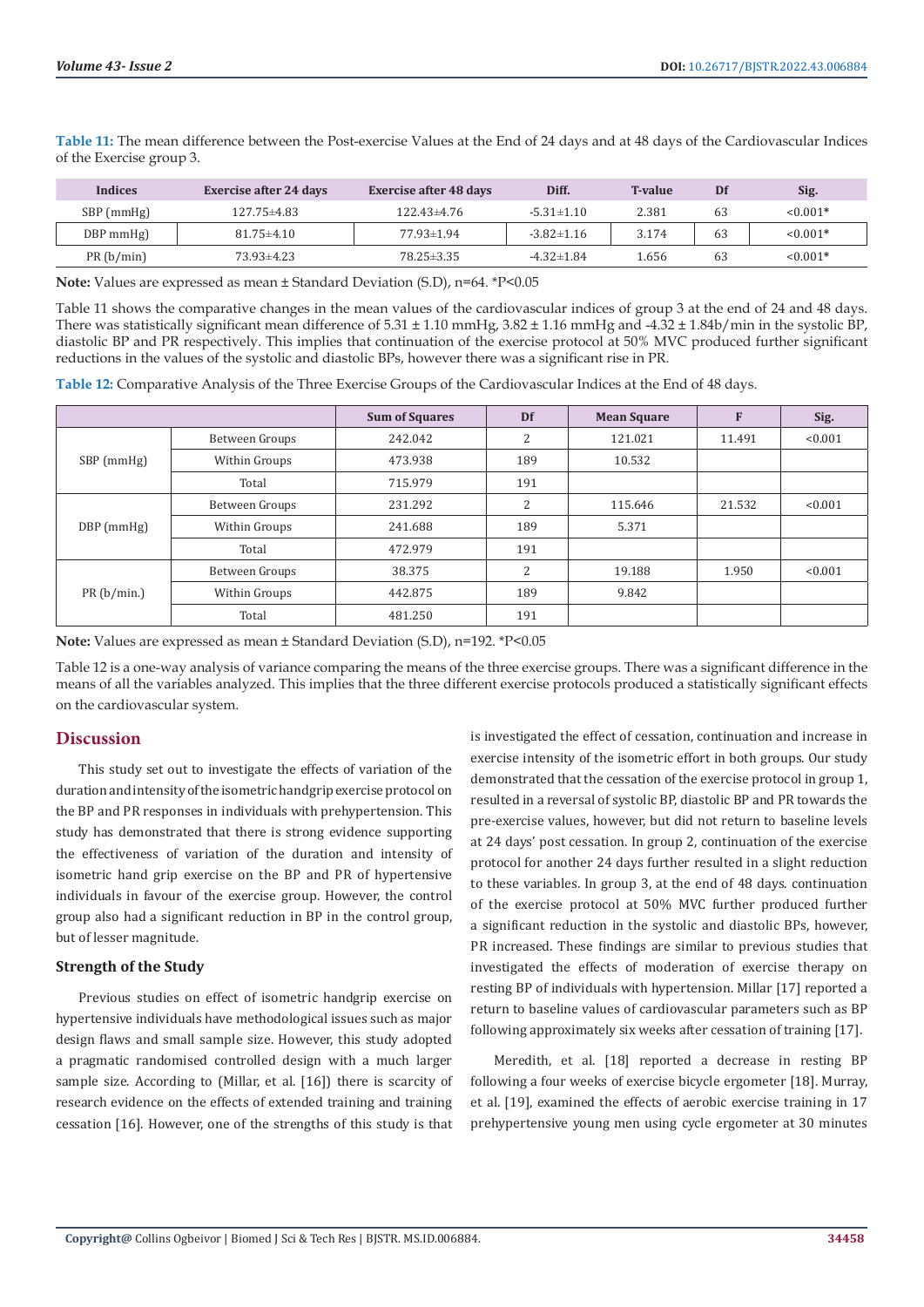and four sessions a week [19]. At the end of four sessions, the systolic and diastolic BP were lowered by  $10 \pm 1$  mmHg and  $8 \pm$ 7 mmHg respectively with no further decrease after the second week. Following cessation of exercise, while the resting systolic BP returned to pretraining values within one week, the diastole BP remained lower. At the end of the second week, the systolic and diastole BPs increased by 5 mmHg and 3 mmHg respectively above pretraining values. Similarly, Erin [20], reported that the effects of exercise cessation for two weeks reduced BP benefits gained from a high intensity interval training of two weeks [20]. These findings are consistent with this study found, that there were no significant reductions in BP levels after 24 consecutive days of continuation of the exercise protocol at the same intensity. However, increasing the force of contraction further was what caused a significant reduction in the resting systolic and diastolic BPs.

#### **Comparison with Other Studies**

The study findings have shown that isometric exercise in combination with lifestyle changes provided significant reduction in the systolic BP, diastolic BP and PR with a mean value of  $5.85 \pm$ 4.16 mmHg,  $6.04 \pm 1.36$  mmHg and  $5.21 \pm 1.01$  respectively at the end of 24 consecutive days at 30% MVC compared with the control. These results are clinically significant because previous authors have shown that a 5 mmHg decrease in BP can reduce the risk of stroke occurrence by 40% and decrease the risk of heart disease by 15-20% (Jones, et al. 2008) [21]. The result is consistent with a systematic review which demonstrated that isometric training decreases office BP by up to 7 mmHg for systolic and 5 mmHg for diastolic in patients with hypertension [22]. Millar, et al. [16] reported that the average magnitude of systolic and diastolic BP decreases during isometric exercise ranged between 3-8 mmHg and 2-6 mmHg respectively [16]. However, Peters, et al. [23], reported that six weeks of isometric exercise training was effective in lowering systolic BP but not diastolic BP in pre-hypertensive and hypertensive individuals [23]. In contrast, Ray and Carasco [24], found that isometric exercise led to a reduction in diastolic arterial pressure but not systolic arterial pressure [24]. Despite this contrasting findings, several studies have shown a reduction in both the systolic and diastolic BP using isometric exercises in patients with prehypertension and hypertension [5,12,13,16,22]. However, the results of these studies should be interpreted with caution because they are generalized due to their small sample size and some of them lacked a control group.

This study compares favourably with Wiley, et al. [5.24]. In the Wiley, et al. [5] study, participants were trained with four, 2 minutes' isometric handgrip contractions with 3 minutes' rests period between contractions at 30% MVC5. The isometric exercise training was performed three times per week for 8 weeks. Although

the authors reported a significant reduction in both systolic and diastolic resting BPs, with a mean value of 12.5 and 14.9 mmHg, respectively, the study had a small sample size  $(n = 8)$ . The study conducted by Ray and Carrasco [24], found a 3 mmHg and 5 mmHg reduction in systolic and diastolic pressure respectively in favour of isometric handgrip exercise [24]. The participants performed isometric hand grip exercised for five weeks at 30% MVC, 4 times per week, with each contraction separated by five-minute rest periods. A major difference between these studies and this current study is that we involved a larger number of participants and increased the frequency of exercise training. The control group recorded a mean reduction of  $3.63 \pm 0.90$  and  $3.5 \pm 0.16$  of the systolic and diastolic BP respectively. However, there a non-statistically significant increase of  $0.44 \pm 1.01$  in the PR. This is consistent with a previous meta-analysis that suggested that lifestyle modification can lead to a reduction in systolic and diastolic BPs by about 3 mmHg [25].

The amount of BP reduction noted in the control group is also clinically significant using figures from the Ray and Carasco [24], study which reported that a 2 mmHg drop in diastolic BP would lead to a 17% decrease in hypertension, 6% reduction in coronary heart disease and 15% reduction in stroke-related events [24]. Although several authors have investigated the benefit of lifestyle changes on individuals with hypertension, they have mainly focused on the effect of a single lifestyle modification and not a holistic approach such as weight and salt intake reduction [26]. However, there is no strong evidence to suggest that the use of holistic approach will produce additional antihypertensive effect. The seventh report of the JNC7 (2003) [2], stated that Lifestyle modification is indicated for all patients with hypertension, regardless of drug therapy, because it may reduce, or even eliminate, the need for antihypertensive drugs. Lifestyle modification has also been recommended as the first line of treatment for hypertensive patients (Sever and Messerli [26]). In a study by He, et al. [27], weight loss of as little as 4.5 kg reduces BP and/or prevents hypertension in a large proportion of overweight persons [27]. Dietary Approaches to Stop Hypertension (DASH) eating plan which is a diet rich in fruits, vegetables, and low-fat dairy products with a reduced content of dietary cholesterol, saturated and total fat have been showed to reduce BP [28]. It is rich in potassium and calcium content. A long term (more than 4 weeks) low sodium diet in Caucasians is effective in reducing blood pressure, both in people with hypertension and in people with normal blood pressure [27]. It was further reported that physical activity and dietary intervention remains the most effective and physiologically desirable approaches [29,30]. The current challenge, however, is developing and implementing effective clinical and public health strategies that will lead to sustained lifestyle modification.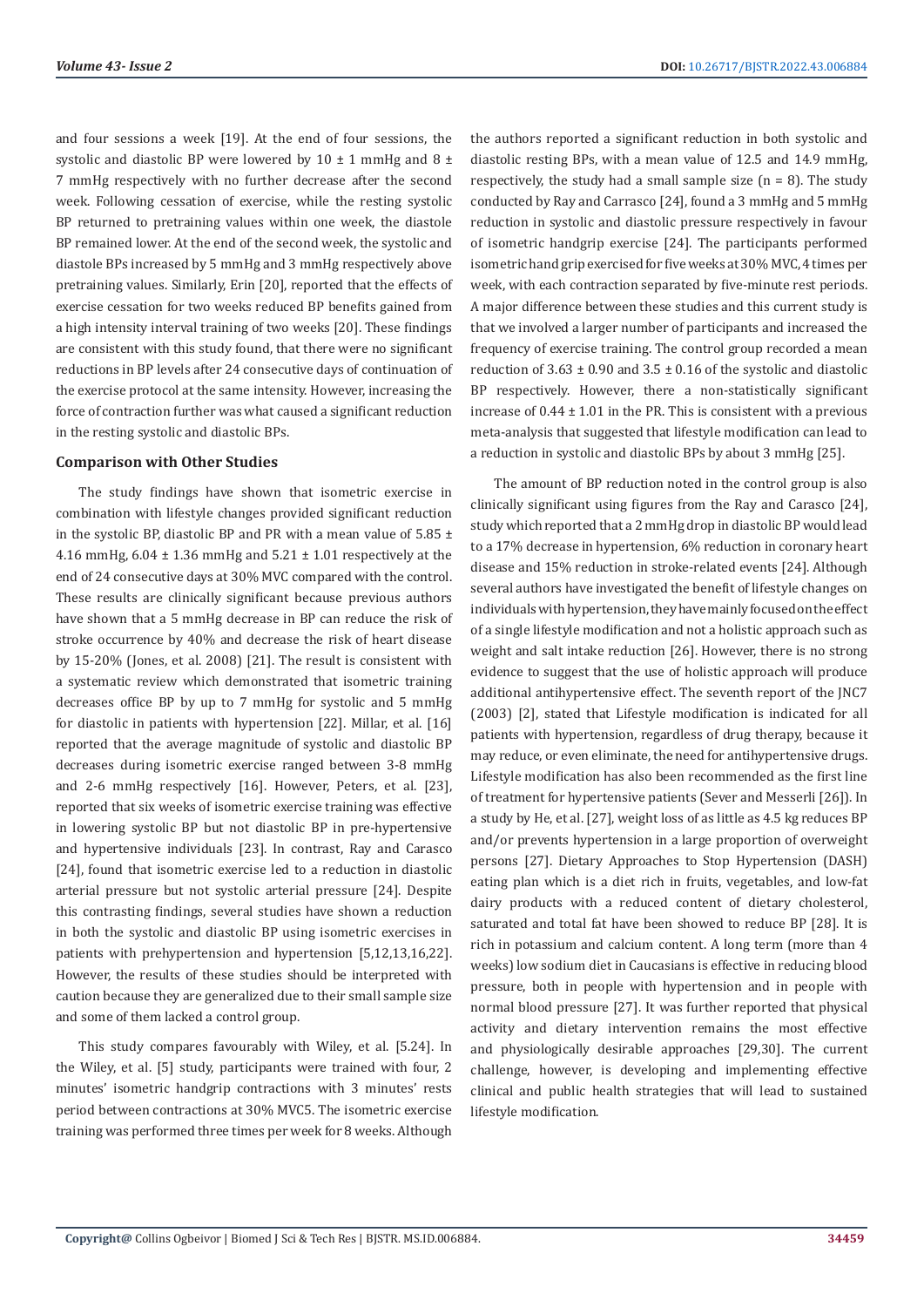#### **Implications for Practice and Research**

Isometric handgrip exercise at 30% MVC, in combination with lifestyle modification, should be recommended to patients with prehypertension and should form part of a comprehensive prehypertension strategies to prevent BP from rising to hypertension range. It must be emphasized however that regular monitoring of the BP is necessary to ascertain the need for cessation, continuation or increase in intensity of the exercise protocol. Future research into the chronic post isometric handgrip exercise responses with durations of over six months should be considered to determine the optimal mode, duration, and frequency of handgrip exercise needed to achieve significant beneficial effects on arterial BP. Future studies methodologies or protocols should be systematic with clear empirical, measurable, and comparable data that will ensure their results are readily repeatable.

# **Conclusion**

This study has demonstrated that isometric handgrip exercise could be an effective strategy in the attenuation of BP in individuals with prehypertension especially when combined with the routinely recommended lifestyle modifications. It has also established that increase in the intensity of the exercise protocols produced more beneficial results compared with increase in exercise duration.

# **Acknowledgement**

The authors wish to thank the management, staff and patients of the Federal Medical Centre Asaba, Delta State and Faculty of Basic Medical Sciences, Delta State University, Abraka, Delta State, Nigeria for their assistance and involvement with this study.

# **Contributors**

 OUG conceived the study. All authors contributed to the design of the study. OUG directed the study and managed data acquisition. OUG had full access to all of the data in the study and NE, EC, UFC, EE and NOZ took responsibility for data collection. CO, OUG, EC and EK provided additional important intellectual and substantial scientific input on all drafts of the study. CO managed all redrafts of the manuscript. CO undertook provided advice on the statistical analyses. OUG is guarantor for the study.

# **Ethical Approval**

Ethical approval was from the Federal Medical Centre Asaba Delta State (FMC/ASB/A81.VOLXII/101) and Faculty of Basic Medical Sciences, Delta State University, Abraka, Delta State, Nigeria (REC/FBMS/DELSU/18/16/103).

# **Funding**

The author(s) received no specific funding for this work.

# **Conflict of Interests**

The authors have declared that no competing interests exist.

# **References**

- 1. (2013) World Health Organization. The World Health Report. Reducing risks, promoting healthy life. Geneva, Switzerland.
- 2. (2003) The Seventh Report of the Joint National Committee on Prevention, Detection, Evaluation, and Treatment of High Blood Pressure (JNC7, 2003) | National Heart, Lung, and Blood Institute (NHLBI).
- 3. [Kearney P M, Whelton M, Reynolds K, Muntner P, Whelton P K, et al.](https://pubmed.ncbi.nlm.nih.gov/15652604/) [\(2005\) Global burden of hypertension: analysis of worldwide data.](https://pubmed.ncbi.nlm.nih.gov/15652604/) [Lancet 365\(9455\): 217-223.](https://pubmed.ncbi.nlm.nih.gov/15652604/)
- 4. Balu S, Thomas J (2006) Incremental expenditure of treating hypertension in the United States. Am J Hypertens 19(18): 810-816.
- 5. [Wiley R L, Dunn C L, Cox R H, Hueppchen N A, Scott M S, et al. \(1992\)](https://pubmed.ncbi.nlm.nih.gov/1501558/) [Isometric exercise training lowers resting blood pressure. Med Sci](https://pubmed.ncbi.nlm.nih.gov/1501558/) [Sports Exerc 24\(7\): 749-754.](https://pubmed.ncbi.nlm.nih.gov/1501558/)
- 6. [Kannel WD \(2009\) Hypertension, reflection on risks and prognostication.](https://www.ncbi.nlm.nih.gov/pmc/articles/PMC3719976/) [J Hum Hypert 93\(3\): 541-558.](https://www.ncbi.nlm.nih.gov/pmc/articles/PMC3719976/)
- 7. [Mittal BV, Singh AK \(2010\) Hypertension in the developing world:](https://pubmed.ncbi.nlm.nih.gov/19962803/) [challenges and opportunism. Am J Kidney 55\(3\): 590-598.](https://pubmed.ncbi.nlm.nih.gov/19962803/)
- 8. [Ejike CECC, Ugwu CE, Ezeanyika LUS, Olayemi AT \(2008\) Blood pressure](https://bmcpublichealth.biomedcentral.com/articles/10.1186/1471-2458-8-411) [patterns in relation to geographic area of residence: a cross sectional](https://bmcpublichealth.biomedcentral.com/articles/10.1186/1471-2458-8-411) [study of adolescents in Kogi state Nigeria. BMC Public Health 8: 411.](https://bmcpublichealth.biomedcentral.com/articles/10.1186/1471-2458-8-411)
- 9. [Kakar P, Lipgy \(2006\) Towards understanding the aetiology and](https://pubmed.ncbi.nlm.nih.gov/16929340/) [pathophysiology of human hypertension. J Hum Hypertens. 20\(11\):](https://pubmed.ncbi.nlm.nih.gov/16929340/) [832-836.](https://pubmed.ncbi.nlm.nih.gov/16929340/)
- 10. [Cornelissen VA, Smart NA \(2013\) Exercise Training for Blood Pressure: A](https://pubmed.ncbi.nlm.nih.gov/23525435/) [Systematic Review and Meta-analysis. J Am Heart Assoc 2\(1\): e004473.](https://pubmed.ncbi.nlm.nih.gov/23525435/)
- 11. [Ogbutor G, Nwangwa E, Uyagu D \(2019\) Isometric handgrip exercise](https://pubmed.ncbi.nlm.nih.gov/31793486/) [training attenuates blood pressure in prehypertensive subjects at 30%](https://pubmed.ncbi.nlm.nih.gov/31793486/) [maximum voluntary contraction. Nigerian Journal of Clinical Practice](https://pubmed.ncbi.nlm.nih.gov/31793486/) [22\(12\): 1765-1771.](https://pubmed.ncbi.nlm.nih.gov/31793486/)
- 12. [Wiles J D, Katrina T, Damian C, Rajan Sharma, Jamie M O Driscoll, et](https://www.ncbi.nlm.nih.gov/pmc/articles/PMC5882444/) [al. \(2018\) The safety of isometric exercise Rethinking the exercise](https://www.ncbi.nlm.nih.gov/pmc/articles/PMC5882444/) [prescription paradigm for those with stage 1 hypertension. Medicine 97](https://www.ncbi.nlm.nih.gov/pmc/articles/PMC5882444/) [10: \(e0105\).](https://www.ncbi.nlm.nih.gov/pmc/articles/PMC5882444/)
- 13. [Inder JD, Carlson DJ, Dieberg G, McFarlane JR, Hess NCL, Smart NA, et](https://pubmed.ncbi.nlm.nih.gov/26467494/) [al. \(2016\) Isometric exercise training for blood pressure management: a](https://pubmed.ncbi.nlm.nih.gov/26467494/) [systematic review and meta-analysis to optimize benefit. Hypertension](https://pubmed.ncbi.nlm.nih.gov/26467494/) [Research 39\(2\): 88-94.](https://pubmed.ncbi.nlm.nih.gov/26467494/)
- 14. Brook R D, Appel L J, Rubenfire M, Ogedegbe G, Bisognano J D, et al. (2020) American Heart Association Professional Education Committee of the Council for High Blood Pressure Research, Council on Cardiovascular and Stroke Nursing, Council on Epidemiology and Prevention, and Council on Nutrition, Physical Activity (2013). Beyond medications and diet: alternative approaches to lowering blood pressure: a scientific statement from the american heart association. Hypertension (Dallas, Tex.: 1979) 61(6): 1360-1383.
- 15. [Chrysant SG \(2010\) Current Evidence on the Hemodynamic and Blood](https://pubmed.ncbi.nlm.nih.gov/20883233/) [Pressure Effects of Isometric Exercise in Normotensive and Hypertensive](https://pubmed.ncbi.nlm.nih.gov/20883233/) [Persons. J Clin Hypertens \(Greenwich\) 12\(9\): 721-726.](https://pubmed.ncbi.nlm.nih.gov/20883233/)
- 16. [Millar PJ, McGowan CL, Cornelissen VA, Araujo CG, Swaine IL, et al.](https://pubmed.ncbi.nlm.nih.gov/24174307/) [\(2013\) Evidence for the Role of Isometric Exercise Training in Reducing](https://pubmed.ncbi.nlm.nih.gov/24174307/) [Blood Pressure: Potential Mechanisms and Future Directions. Sports](https://pubmed.ncbi.nlm.nih.gov/24174307/) [Med 44\(3\): 345-356.](https://pubmed.ncbi.nlm.nih.gov/24174307/)